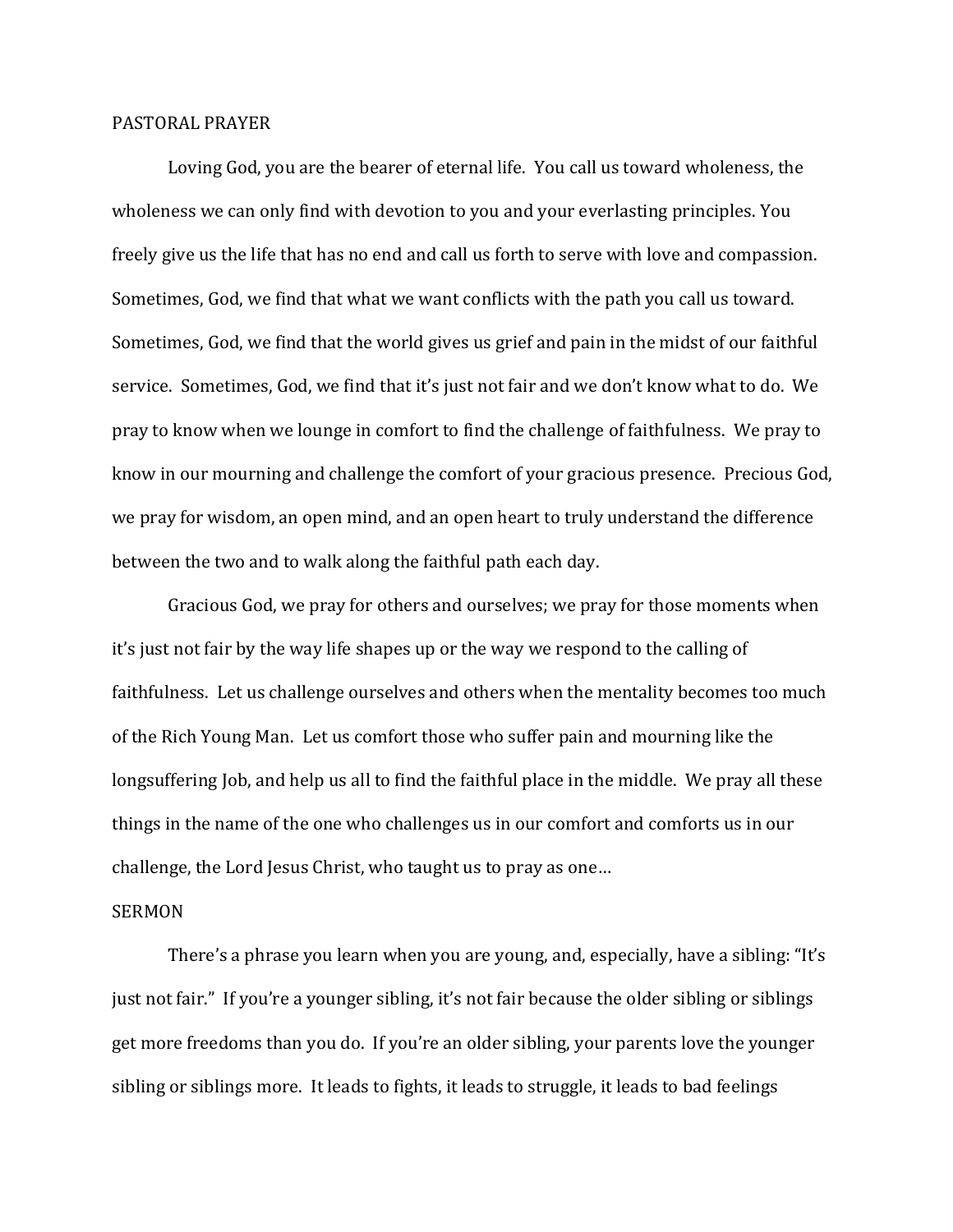because, well, it's just not fair. We say it all the time. "It's just not fair." Fair. It's an appeal to an equal standard in an unequal world. It's an appeal to an absolute law in a lawless world. It's an appeal to a just God who doesn't always work in the way we want God to work. And you know what? It's often not right. It's not always in our ability to control, but it is within our ability to have the best response.

We have two difficult and seemingly different stories here, one from the hard life of Job and one from the ministry of Jesus Christ. They seem to preach two different messages, but they might have a more similar theme than it seems. As each person speaks their piece, they are both thinking "It's just not fair!" And that is so true. We say it so many ways in life. We can take a hard line with the mentality of "just deal with it" when rough times come and others don't respond the way we want them to, but with Christian life, depending on the topic, it requires two reactions. Sometimes that requires challenge, and other times it requires comfort. Let us hear the stories of the Rich Young Man who speaks to Jesus as well as the longsuffering Job, who both said in their special ways, "It's just not fair!" and we will see how each requires a different reaction and course to live faithfully.

This is a famous and hard to understand passage from the ministry of Jesus Christ. He meets a rich man along the way, and that man asks him what he must do to inherit eternal life, "the life of the ages," as it is most faithfully translated from the Greek. Jesus, the text says, recounts the commandments to honor the father and mother, do not steal, do not lie, do not defraud, do not commit adultery, do not murder. "I've done all of these always!" the man says, thinking he has won the day. Jesus loves him and responds that he is missing one thing: sell all that he has and give the money to the poor. "You will then have treasure in heaven;" says Jesus, "then come and follow me." The man is grieved, shocked, the text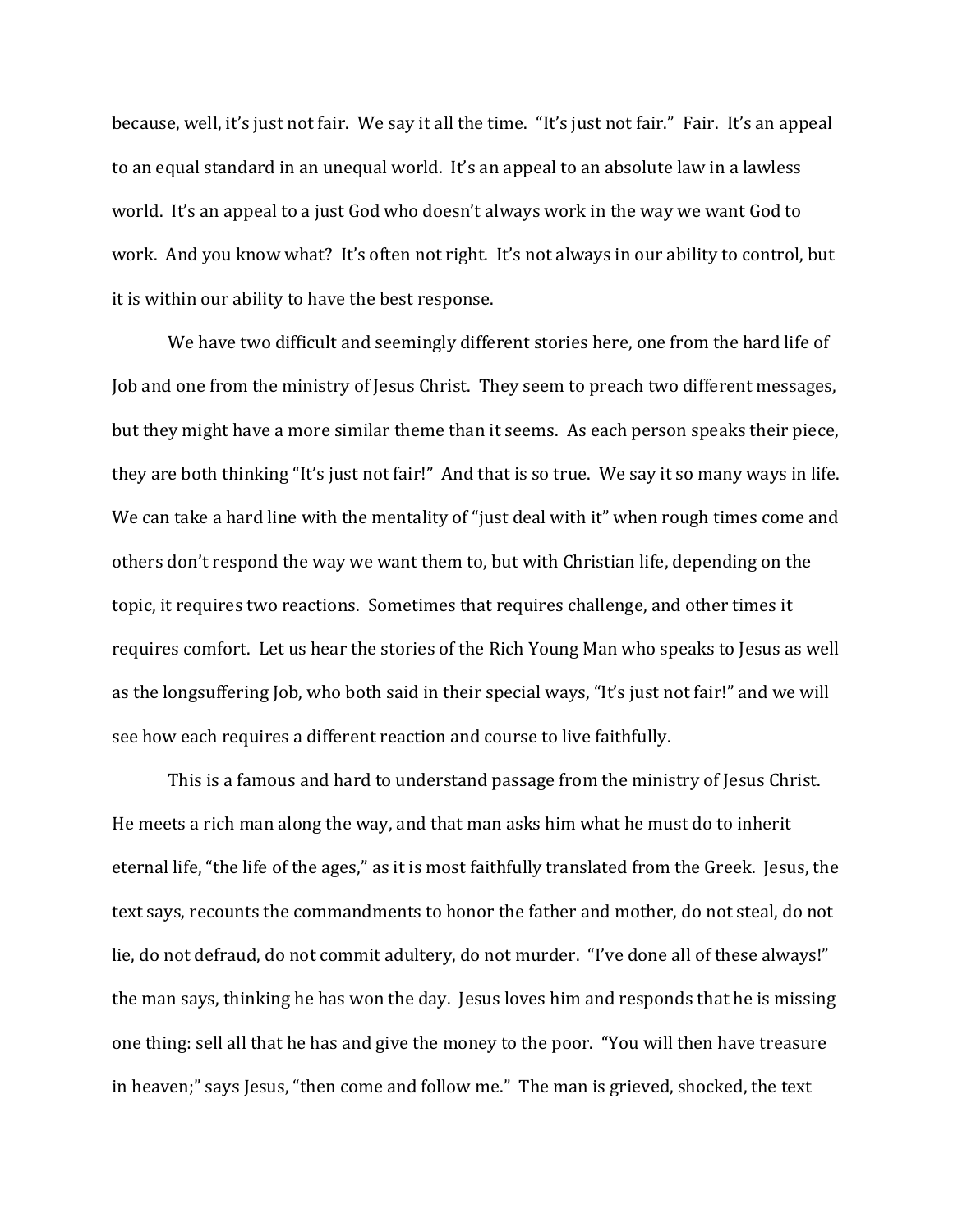says, and walks away defeated. I bet as he is walking away, he screams in his head "It's just not fair!" Well, it is not, and when we see how this affects us, it's not fair for us either.

Let's be clear about what Jesus is asking this man. According to this week's Sermon Brainwave Podcast, Jesus is indeed critiquing how meaningful his wealth is to him. We cannot separate ourselves from that critique. More often than not, our treasures get in the way of seeing the bigger picture of life, but there is much more. What may be more important to this man than his wealth is the status that goes with the wealth. Jesus is also calling him to set aside his status alongside his wealth. In that age, that status meant absolutely everything, for it set the bar on who he was in the world. He was essentially called to give up all that he was. It was more important to him than the Gospel of life, which requires we be willing to set everything aside for the love of God and the love of neighbor. It's not fair because we have become entrenched when God is calling us forward.

It's something we have to really look at when we talk about giving up parts of who we are. It's hard, but life has its phases of forcing us out of one identity and into another. Some can be joyful; some can be sorrowful. Giving up carefree childhood and taking on adult responsibilities. Giving up singleness and moving into marriage. Giving up relative freedom to become a parent. Giving up school and moving into the working world. Letting go of a child moving away, from leaving school to leaving the near vicinity. All of these can be joyful, but they also have a sorrowful edge to them. I mean, if nothing else, look at the saga of Brett Favre. He just couldn't give up that identity as a football player; that saga went on for about a decade, and it grew tiresome when he avoided just accepting what life requires. Retirement is a big one. We have to give up our identity as that worker and everything that goes with it. It can be a big relief, or it can be depressing. It's also our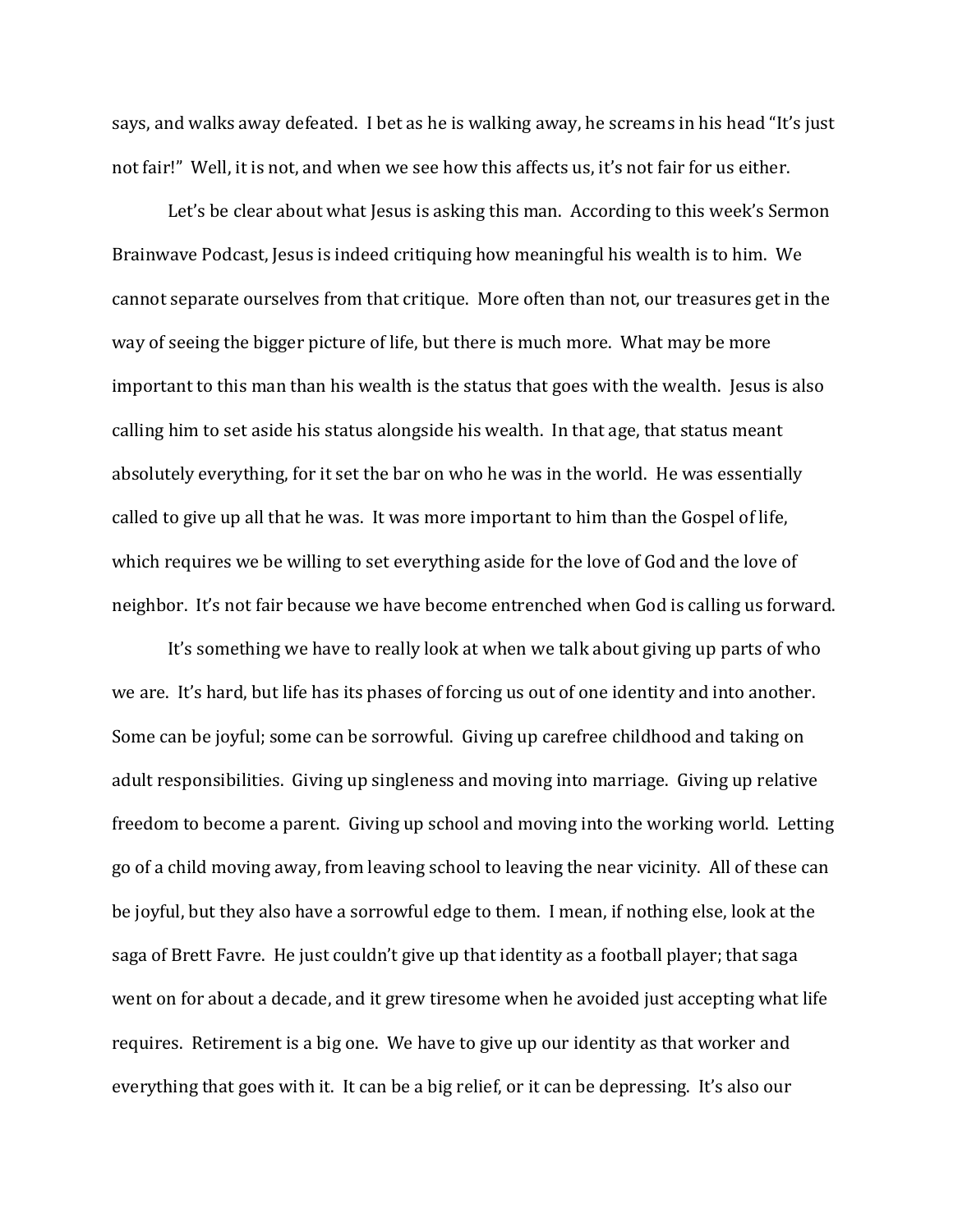abilities. When we age, we don't necessarily have the ability to do and to go as we did before, and that means we give up something special.

This is a time for challenge. We can't just be however we want to be when the calling of God moves us to a new place. We as the famous love chapter says, "when I was a child, I reasoned like a child…" We need to often shed our old skin to put on newness and new possibilities. It's not easy, as this young rich man had to realize in his case. It's the same with each of us, and we have to go there, whether we want to or not. God calls us individually and communally to new phases, new growth at every age. It's a place where there is challenge, but once we take on the new life in every phase of living, we find that there is goodness awaiting us because God is always awaiting us around every bend.

On the other hand, we have Job, who lost everything: family, land, crops…all were destroyed. He sits in despair, seeking God but realizing that God cannot be found right now. God is so very far away, and his so-called friends are sitting with him and trying to help him in his grief. They are telling him he needs to do this and that, and Job is sitting among the shambles of his life, seeking God, and crying out in his own way, "It's just not fair!" Job here is very right as well. His situation had difficulty thrust upon him. His life was taken away unfairly as the book makes clear, and he is left with nothing but memories and ashes. It's not fair because goodness can often be ripped away from us.

He doesn't get his answer from until the very end of the book, but Job's struggles are often our own. Job's friends are quick to point out their very popular theology of the day: when something goes wrong, you deserve it. The scales always tip the right way and everyone gets what they deserve in this life. There's only one problem with this assessment: it's totally wrong. They respond with challenge, when Job needs comfort.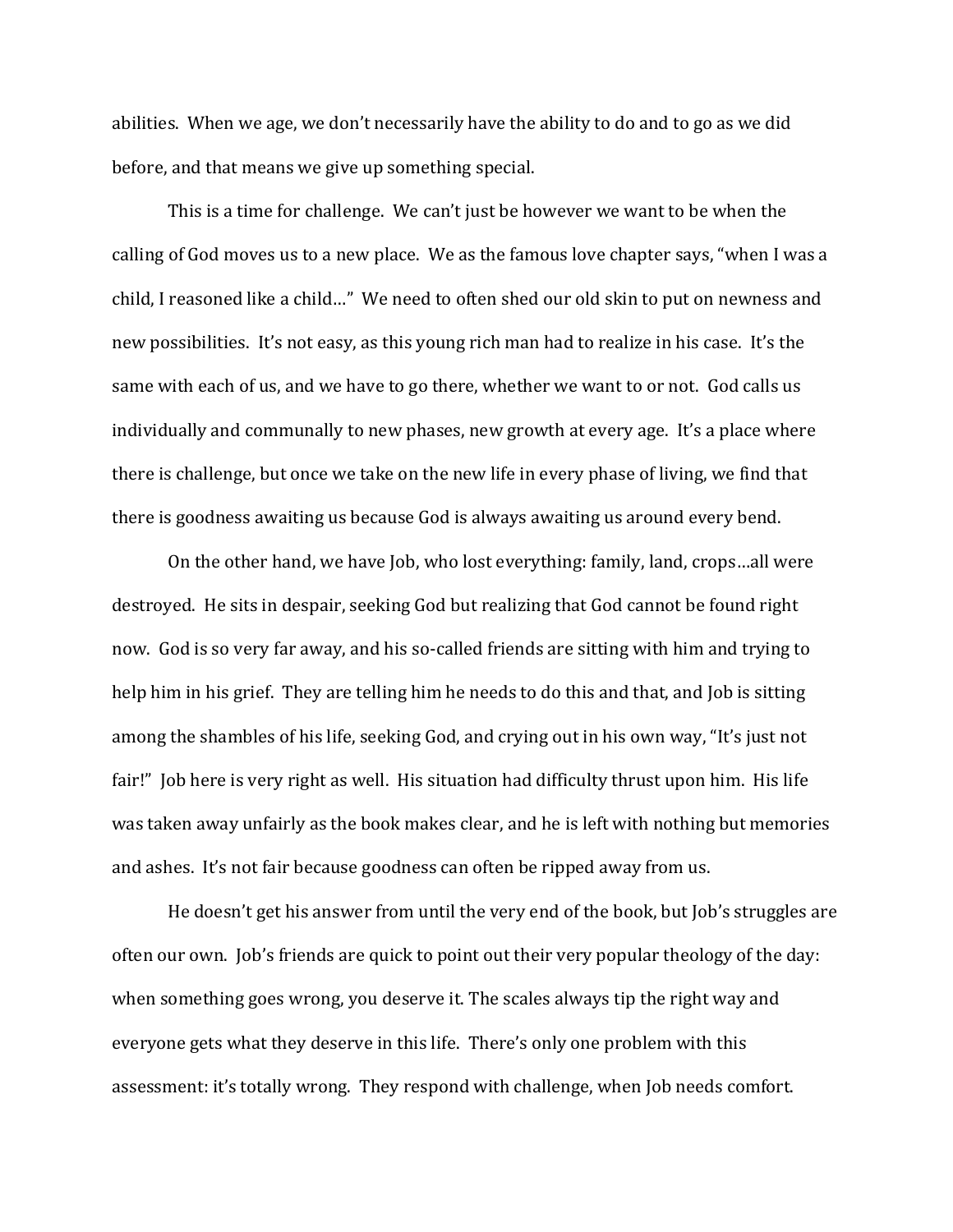Even God says at the end of this book that it's not always the way it works; the good don't always get goodness, and the wrongdoers aren't always repaid in due this life. As Jesus says later in the Gospels, "the rain falls on the righteous and the unrighteous."

We don't necessarily get what we deserve; sometimes that's a pain and sometimes it's not. We praise God because God is the God of Grace that doesn't persecute us for our wrongdoings. That is a joy. On the other hand, when there is wrongdoing in our world, we have a system that calls for justice, but justice isn't always done. Those who do wrong don't always get convicted, and sometimes convicted felons are innocent. This is just downright horrible, and it requires we be sad, angry, mournful, and whatever other emotions come. It is not a time for personal challenge but a time for whatever emotions to realize that, yeah, things aren't always fair, and it's, well, not fair.

This is a time when there must be comfort. I have a friend who just became a doctor who naturally finds herself in some difficult situations, naturally so. She asked me recently what one can possibly say to those who are dying. I know, absolutely easy question. There are a lot of ways to take it. We can say easy platitudes like the friends of Job or we can preach, but that does no good. In the final analysis, it doesn't matter what we say. We can say platitudes upon platitudes, but what people really want in the most trying times of life is the presence of someone who cares. The thing that probably makes the most sense is "I'm here with you." It's the same way for those who have experienced a death or a major loss of any kind. It isn't necessarily helpful to pull out the spirit of Job's friends, trying to teach him theology at his worst point. We don't need "Well, God needed another angel in heaven" or an easy saying of "God won't give you more than you can handle." It's a dismissal of the true and honest kind of "It's just not fair." We need the presence of a friend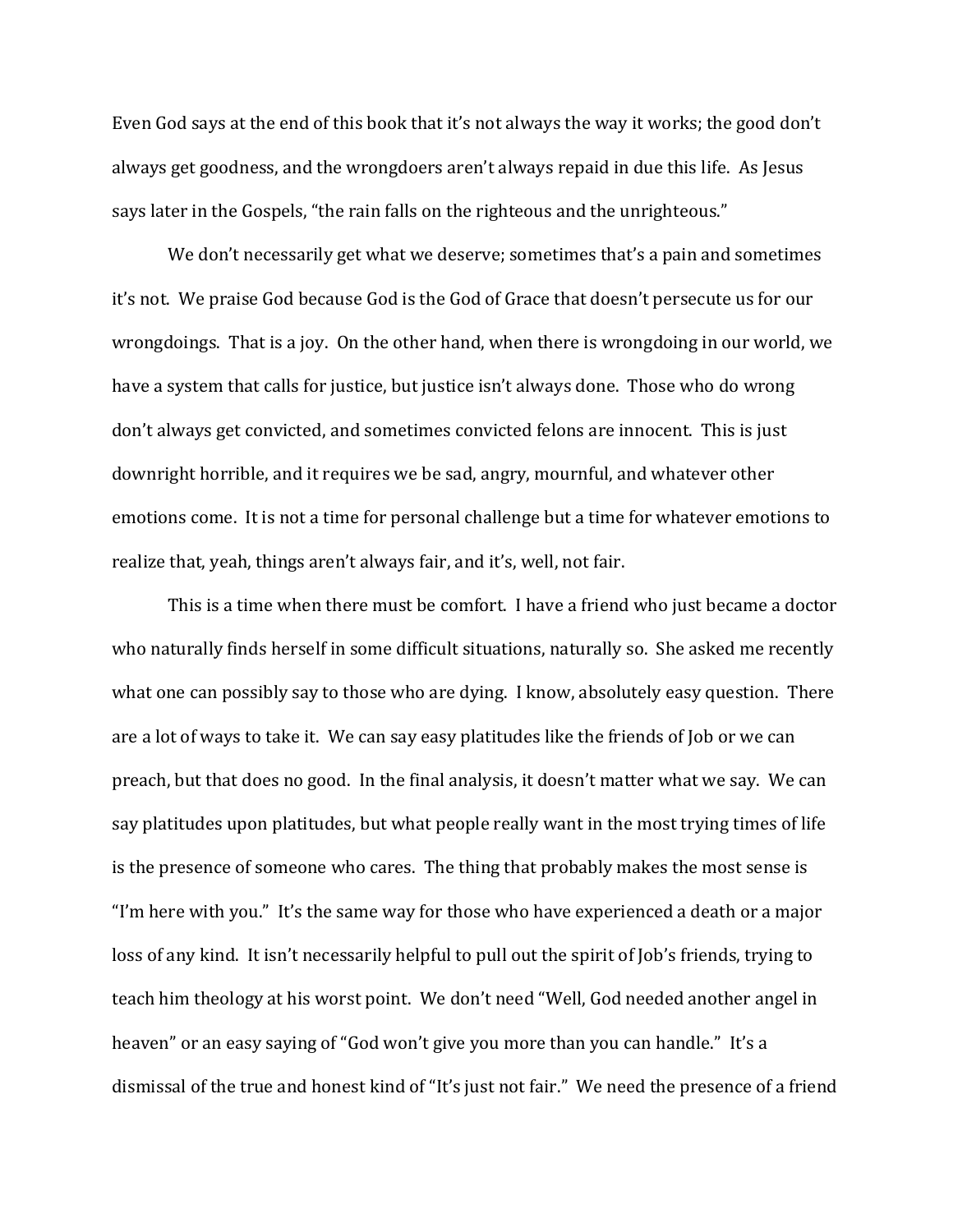who will just sit with us in the difficulty, who will be the tangible sign of an intangible Holy Spirit, who we may or may not feel in the moments of the worst difficulty. In these moments, there is a lot that is unfair. One cannot do anything to prevent death, and the dying doesn't necessarily have their loved ones around. There is nothing that can be said in such a difficult but holy moment, so we just…be. We be the tangible presence of Jesus Christ in our love and our understanding. We don't try to do, because there is nothing to be done. There is just the unfairness of the world that has us locked into difficult feelings.

The bottom line is this, the point of Christianity on the whole to find the Gospel: we challenge the comfortable and comfort the challenged. The main point is finding the difference. When we think we have it all figured out, when we think that we are doing well in the Christian life and everyone needs to follow our example, we are a little too comforted. When we think that we can't do anything right or that God is out to smite us, it is time to hear a message of comfort. When the little things seem to be bigger than anything else, it is time for challenge to see the bigger issues. When we are feeling so challenged because the world is out of control and we can't do anything about it, it's time to look back and see where we can be effective. When we think that we are Job when everything is really is OK, it's time for challenge. When everything around us truly is falling apart, it's time for comfort. When we think that everyone must be where we are, then it's time for challenge. One message is not good without the other, for Christianity either turns into a punitive to-do list of rules or a fluffy "everything is OK" mentality in a world that truly needs work. It's just that easy; it's just that hard.

Life is full of those "It's just not fair" moments all over the place. Sometimes we have been truly wronged; sometimes we find what God asks of us to be seemingly more than we